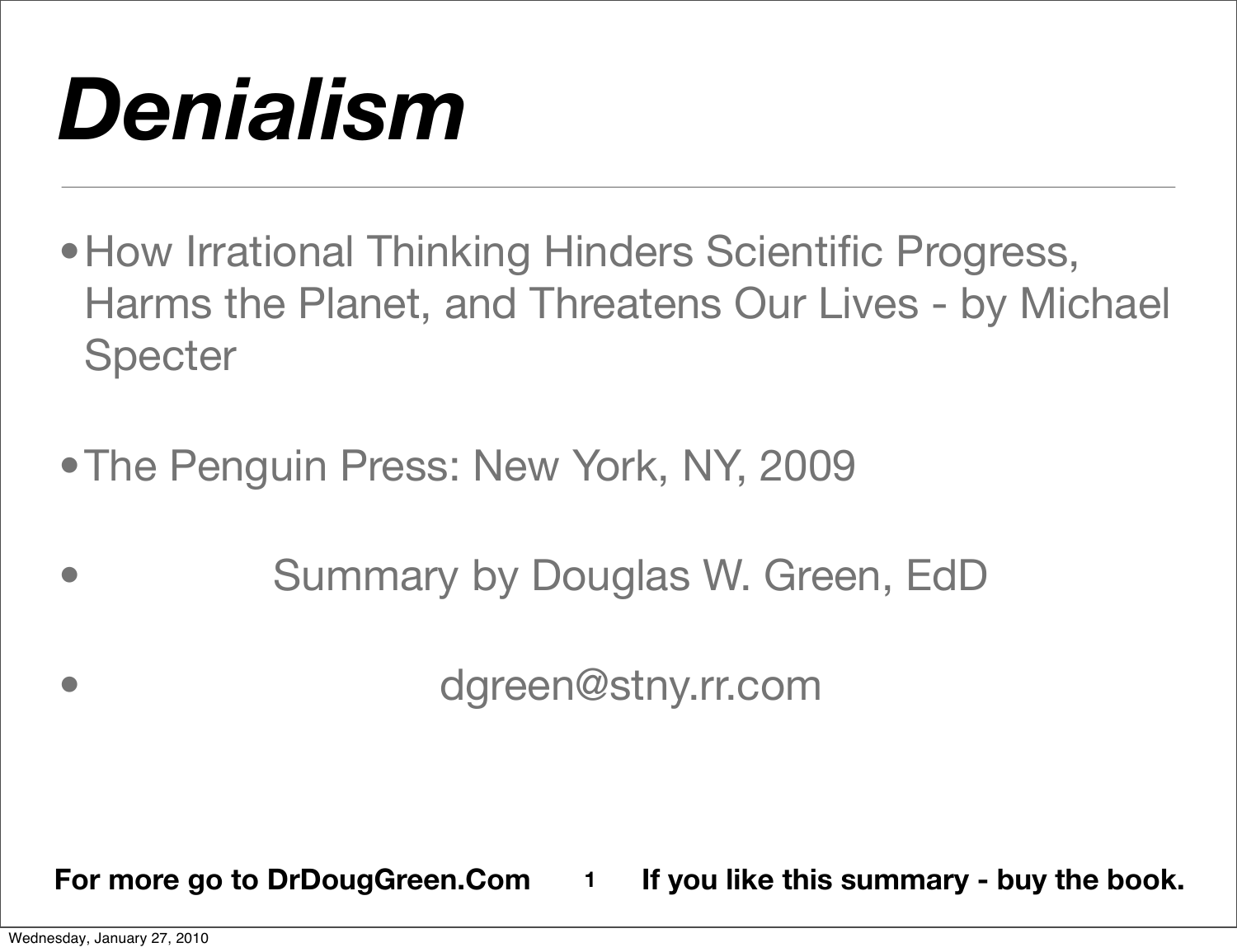- We have all been in denial at some point in our lives; faced with truths too painful to accept. Rejection often seems the only way to cope. Denialism is denial writ large when an entire segment of society, often struggling with the trauma of change, turns away from reality in favor of a more comfortable lie.
- Unless data fits neatly into an already formed theory, a denialist doesn't really see it as data at all. That enables him to dismiss even the most compelling evidence as just another point of view. (Doug: This is consistent with modern learning theory the says we try to make new observations fit with our existing mental models.)
- An example: Crops created through the use of biotechnology are "frankenfoods" and therefore unlike anything in nature. This is an evocative term and so is genetically modified food. There is, however, no such thing as food that hasn't been genetically modified. All the foods we eat have been modified, if not by genetic engineering then by plant breeders or by nature itself. Genetic mutations occur naturally in all living things. Evolution depends on it.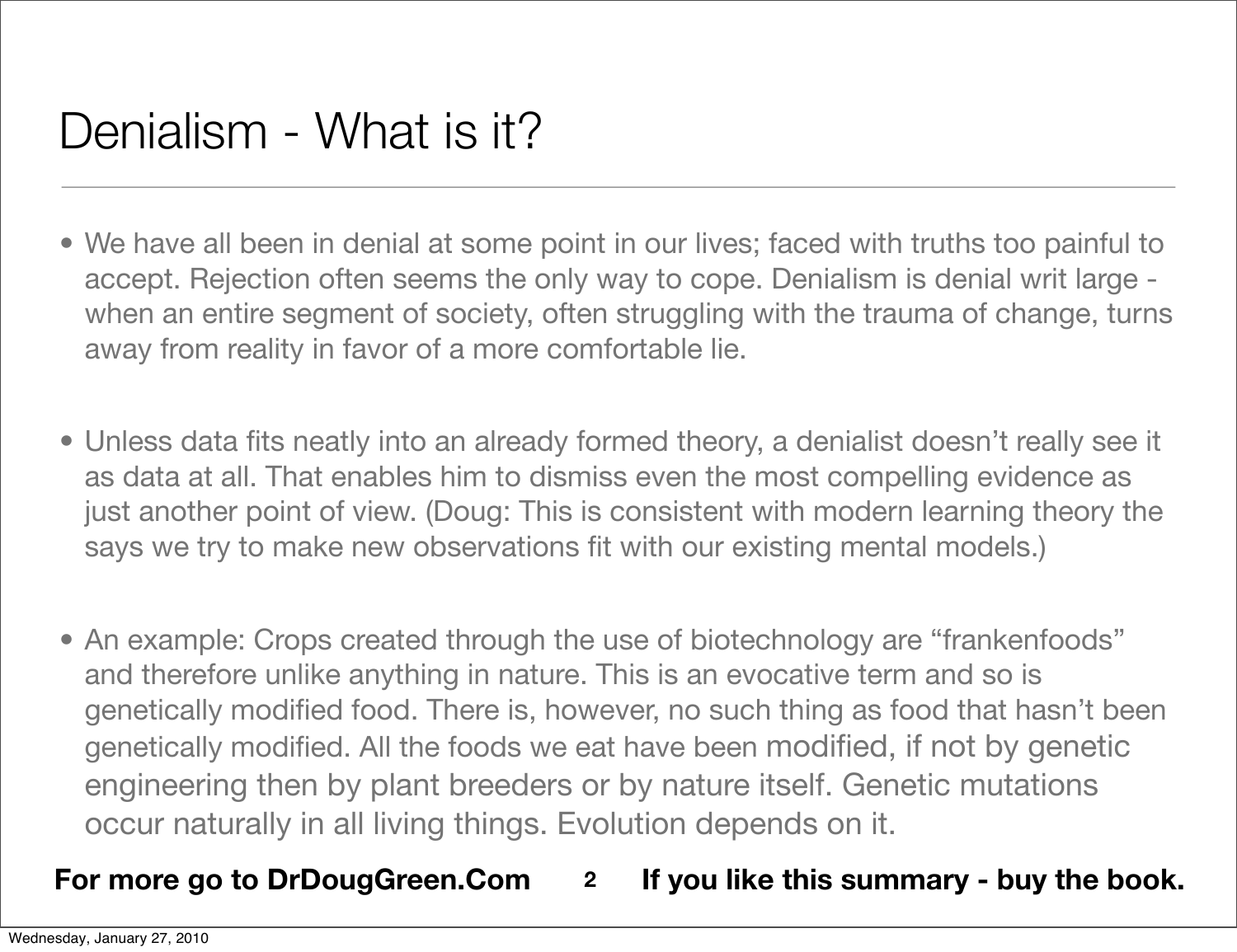## Denialism - The Science Connection

- Specter cites the scientific approach, which he defines as the disciplined and dispassionate search for knowledge as the crowning intellectual achievement of humanity. Denialism couldn't exist without the common belief that scientists are linked, often with the government, in an intricate web of lies. When evidence becomes too powerful to challenge, collusion provides a perfect explanation. For example, a former leader of the Sierra Club was convinced that the government approved genetically modified food in order to guarantee profits for Monsanto.
- Denialism is not green or religious or anti-intellectual, nor is it confined to utopian dreamers, agrarians, or hippies. It is not right- or left-wing; it is a fear expressed as frequently and with as much fervor by Oxford dons as by bus drivers.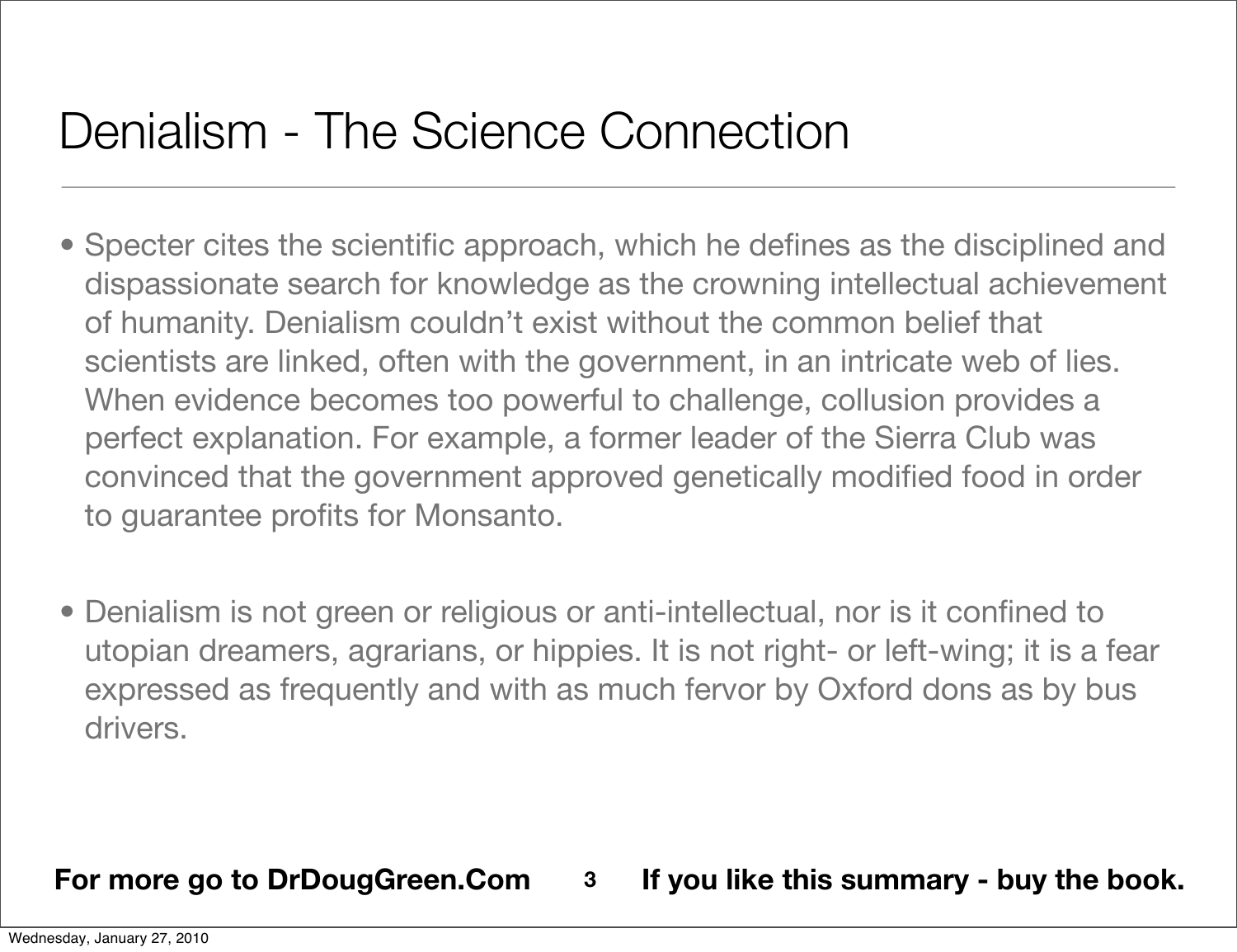## Chinks in the armor of science

- Fifty years ago we venerated technology. That vision no longer seems quite so enchanting. A number of well publicized events serve to gradually erode the scientific mystique. Here are some examples:
- In 1969, the heavily polluted Cuyahoga River erupted in flames near Cleveland, creating an indelible image of industry at war with nature. In 1976, Karen Ann Quinlan was removed from life support, igniting the first horrific battle of the modern era over how we live and die. In 1979, the accident at the Three Mile Island nuclear power plant showed that not all effects of the industrial revolution were benign. The thalidomide disaster, mad cow disease, and the dramatic lies of Big Tobacco have all contributed to the sense that the promise of science wasn't always the truth. No matter how you ask the question, at least one in three American adults rejects the concept of evolution.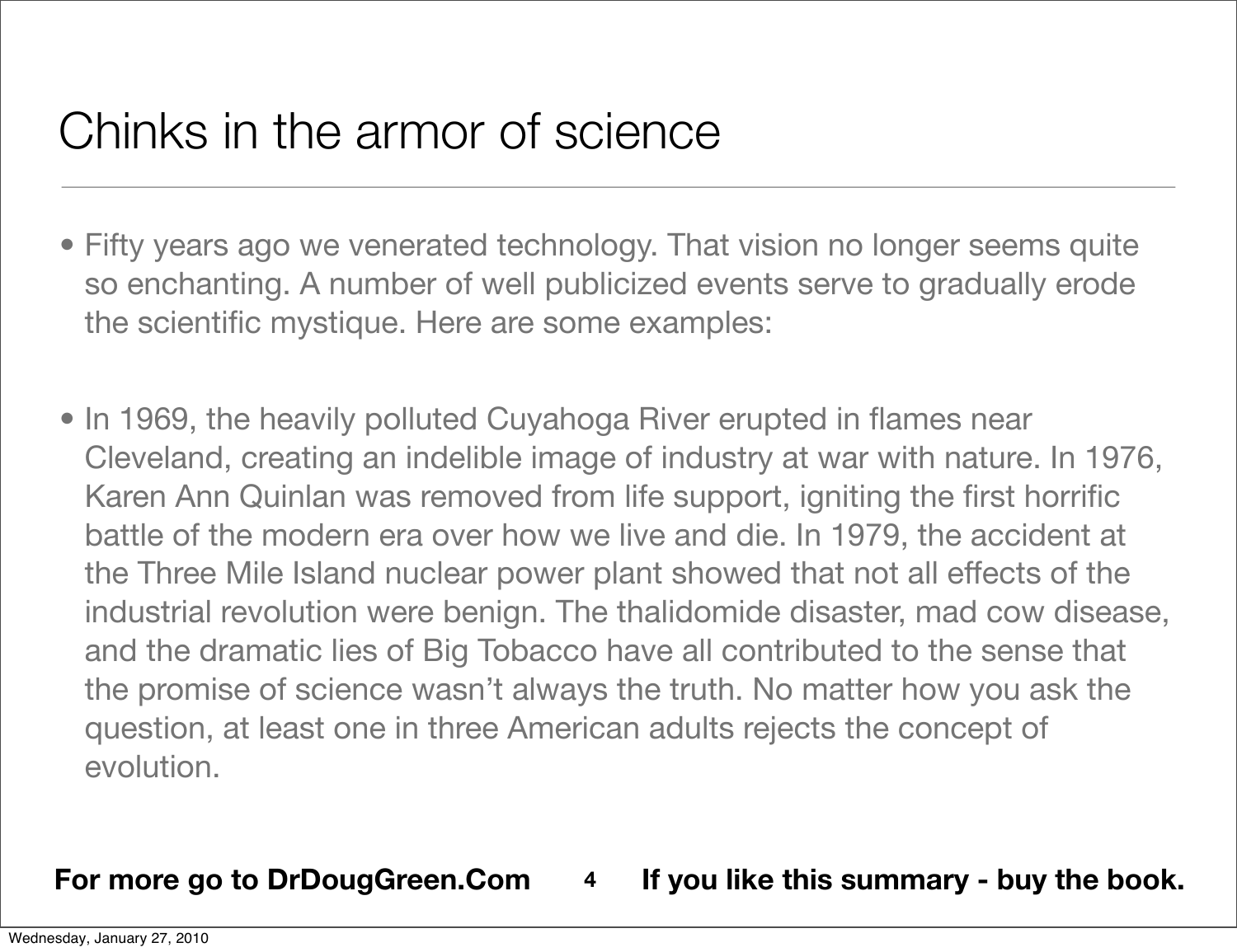# Vioxx and our distrust of big pharma

- Vioxx was introduced by Merck in 1999 as a medication to control inflammation and pain due to arthritis and other ailments. When it was found that patients taking Vioxx were more than twice as likely to have heart attacks as those taking Aleve, Merck attributed it to the miraculous functions of Aleve rather than a problem with Vioxx. (Doug: It was pulled from the market in 2006. See this link for the story. [http://www.msnbc.msn.com/id/6192603/\)](http://www.msnbc.msn.com/id/6192603/)
- The fact that Merck had access to data that showed the problem made some see it as one of the most remarkable breaches of trust in American scientific history. After thousands of law suits, Merck placed nearly \$5 billion into a settlement fund which was the largest settlement ever made by a pharmaceutical company. What person, after watching Vioxx kill her husband, wouldn't say no to the next wonder drug? As a result, a 2008 Harris poll reports that only 27% of respondents somewhat or strongly trust the industry.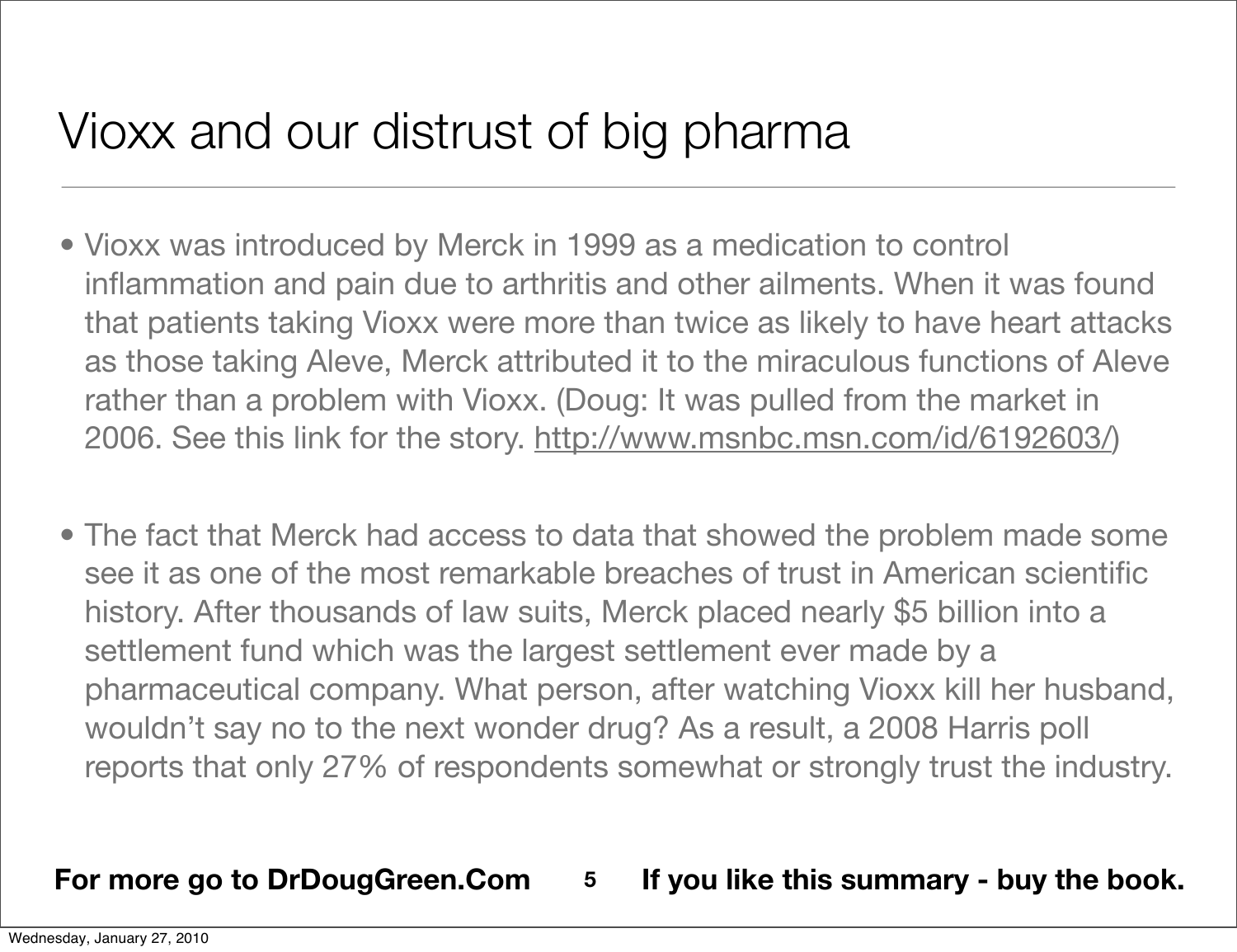### Risk has a numerator and a denominator

- Eric Topol was the man who first noticed that the data on Vioxx showed that it was the likely cause of excessive heart attacks. He has since, however, said he would be happy if it were back on the market as long as patient were told their risks up front. He states that "you have to judge risk properly and almost nobody does. You rarely see a discussion of the effect of *not* having drugs available." Risk always has a numerator and a denominator. People tend to look at only one of those numbers. A recent study showed that Vioxx increased the risk of having a stroke or heart attack by less than one percent. Those are odds that many people would accept.
- We only hear about failures such as plane crashes, Chernobyl, or Bhopal. This has fed the development of unrealistic standards that are almost impossible to attain. If you applied FDA drug approval criteria to driving an automobile, nobody would be allowed to enter one in nearly any American city.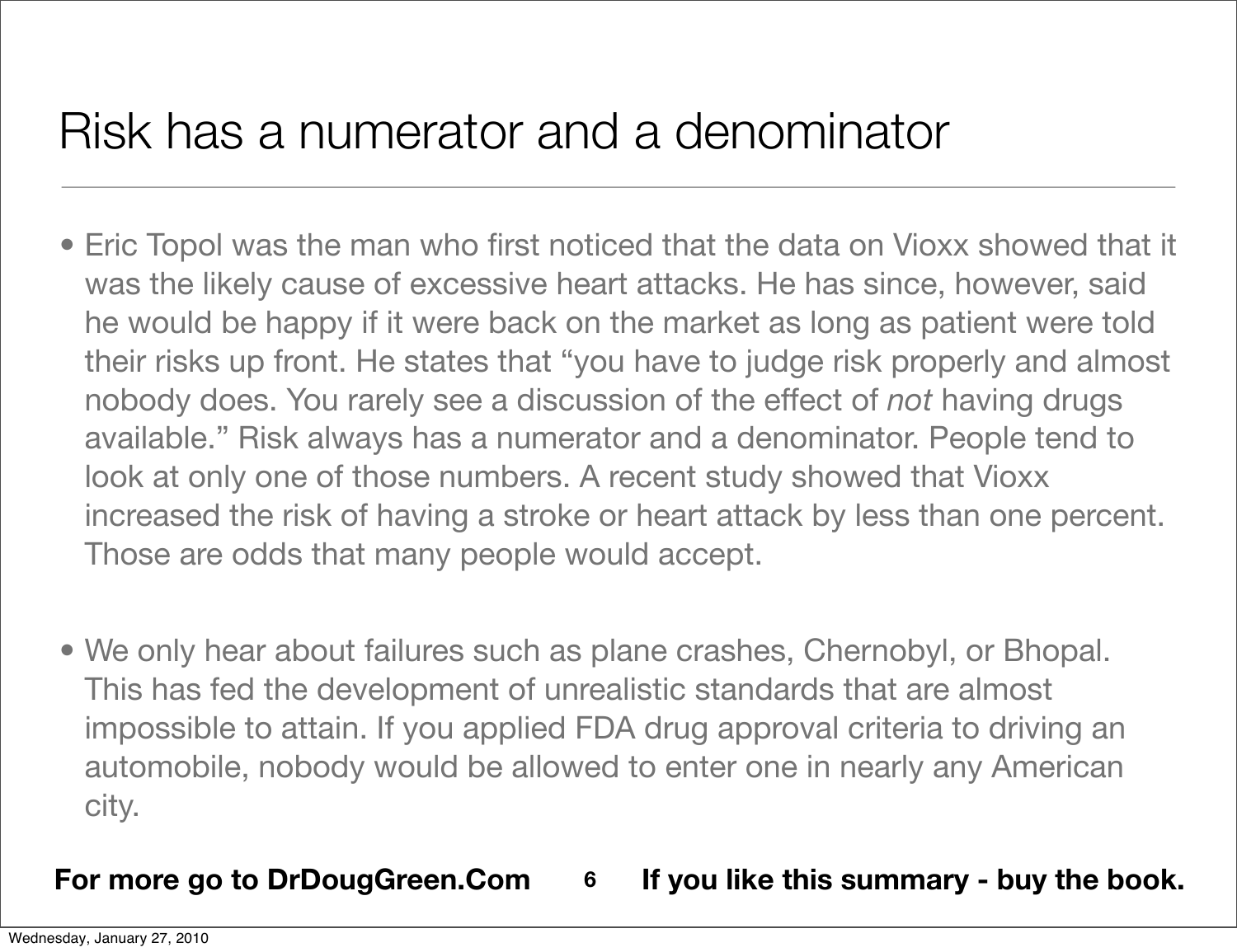## Vaccinations and Denialism

• In spite of many studies that show greater risk to children and populations if children are not vaccinated against common childhood diseases, many people are convinced that vaccines have contributed to the increase in children with autism. Many think it is the ethyl mercury used as a preservative that is responsible. The evidence suggests, however, that if anything, ethyl mercury is associated with a lower autism incidence. A great deal of misinformation is easily found on the Internet, also known as the "University of Google". Nobody celebrates when they avoid an illness they never expected to get. Humans don't think that way. Choosing to vaccinate an infant requires faith in pharmaceutical companies, in public health officials, in doctors and above all, in science. By choosing not to vaccinate their children, parents are not protecting them from autism. They are simply putting them at greater risk of contracting diseases that could send them to the hospital or worse. How far will we have to descend into denialism before the fear of disease once again overshadows the fear of vaccines?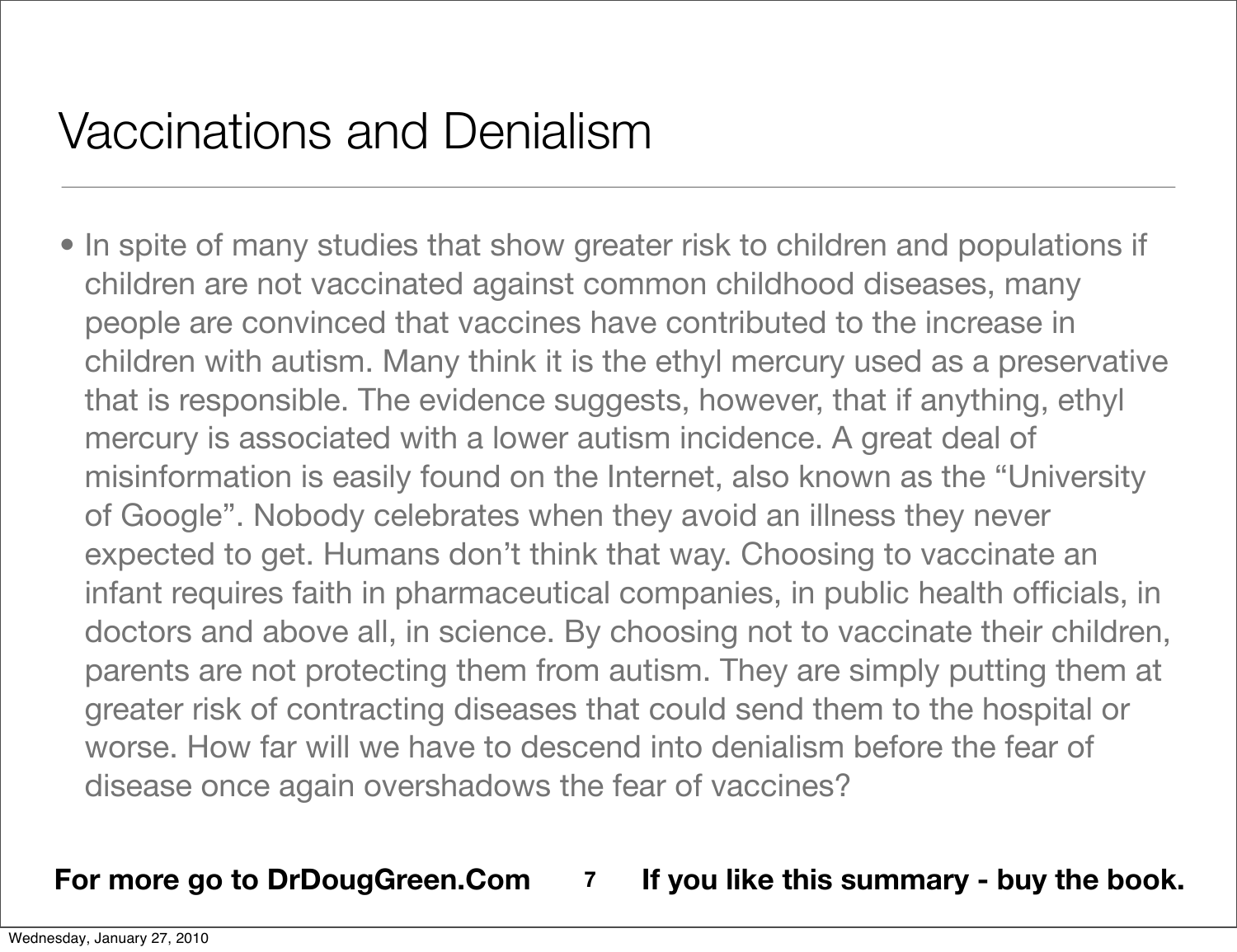# The Organic Fetish

- A poll by the author revealed that most people feel that organic produce would improve their health and contribute to a better fate for the planet. At the same time, America's number one food group is sweets and obesity is one of our most significant diseases. There is, however, almost no such thing as natural food for sale in American grocery stores. Even spring water is processed. Food grown organically is assumed to be better for you. Recent studies don't support that supposition. Insisting that we can feed 9 billion people with organic food is nothing more than utopian extremism.
- No continent needs agricultural improvement more than Africa; yet there is no place where fear and denialism are more pronounced.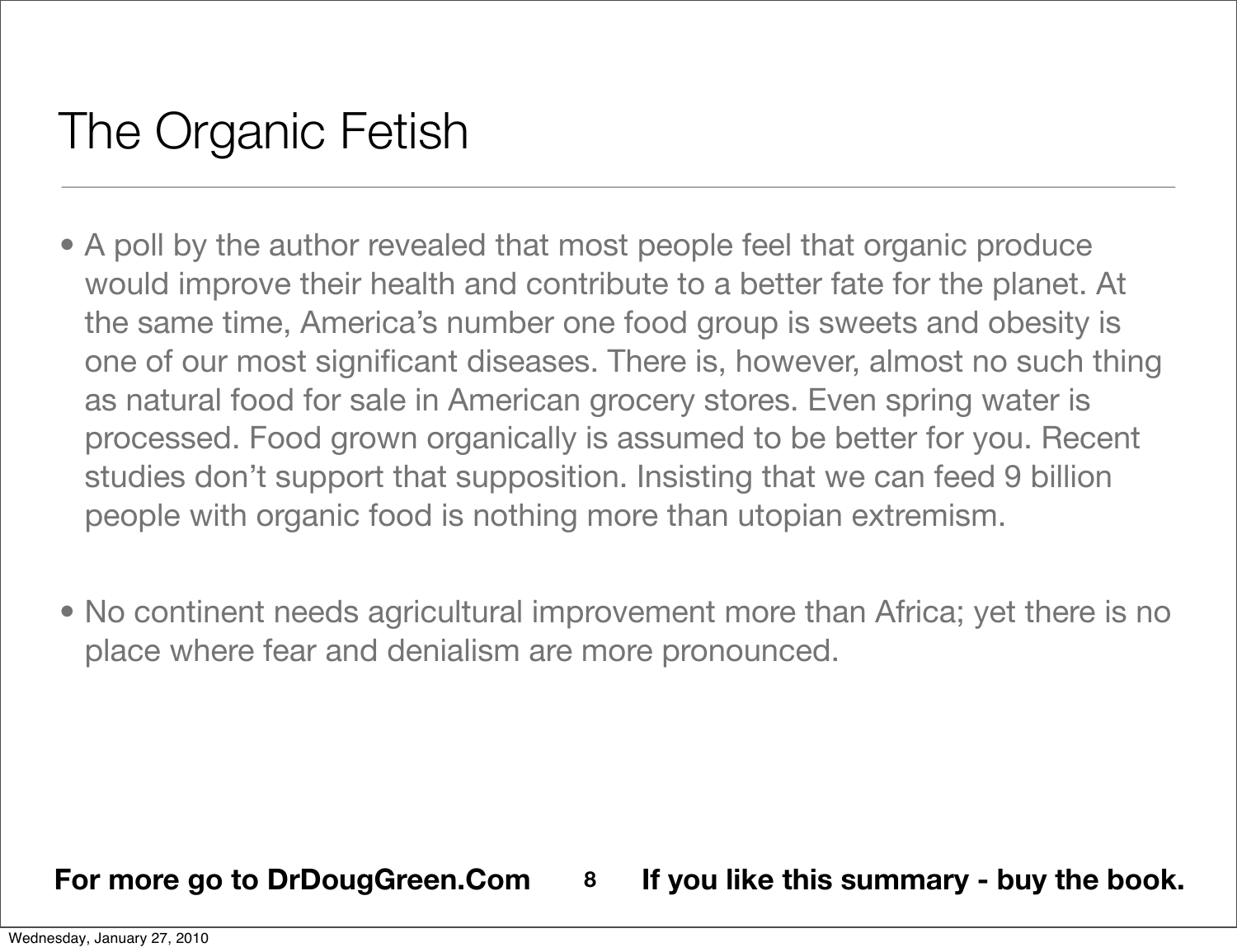# Complimentary and Alternative Medicine (CAM)

- Forty percent of American adults made use of some form of alternative medical therapy in 2007. They spent \$23.7 billion on dietary supplements alone. It has been one of America's biggest growth industries. These supplements don't have to undergo the same testing that the FDA requires of medicines. You can't advertise a product as a supplement that reduces cholesterol, but you can mention that it maintains healthy cholesterol levels. Too much vitamin A can cause birth defects and osteoporosis. Its potential to harm consumers is far greater than the likelihood that it will do good. While we need vitamins and minerals, Specter's evidence implies that we should rely on getting them from food rather than supplements. Too many of us, however have faith in substances that have yet to pass scientific muster.
- Specter cites many studies that show no positive effect and in some cases a negative effect of CAM. Many South Africans have died from AIDS because the government won't allow use of effective AIDS drugs.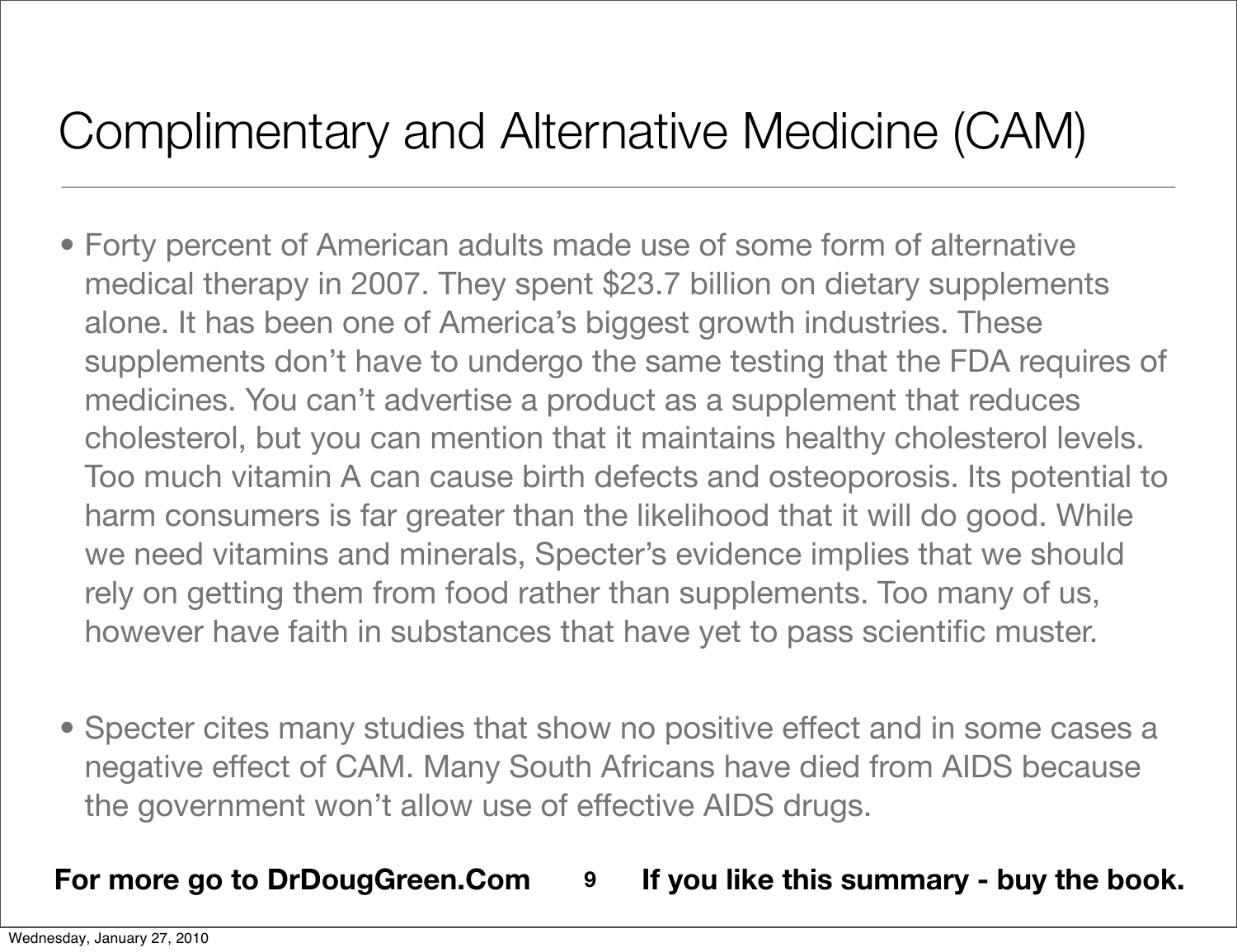# Race and the Language of Life

• The idea has become fashionable that we are all one species and that ethnicity and race do not play defining roles in determining the causes of disease. If you look at the data, the one-size-fits-all approach to medicine and to drug therapy does not work. In this country there have been major efforts, guided by endless waves of political correctness, to close the door to the possibility that there could be important racial differences among human beings. For example, albuterol is effective on whites for asthma but not on many Hispanics. Another drug (BiDil) works far better on blacks than whites for congestive heart failure and became the first race-based medicine approved by the FDA. The concept of race remains highly valuable in medicine, and people only pretend otherwise out of a misguided sense of decency. It's crazy to banish race just because it makes people uncomfortable. Unfortunately, different races get different standards of health care (Doug: due mostly to race-based variations in wealth). We are in the early days of genomic testing. At some point medicine will be personal and everyone will be a member of his own race.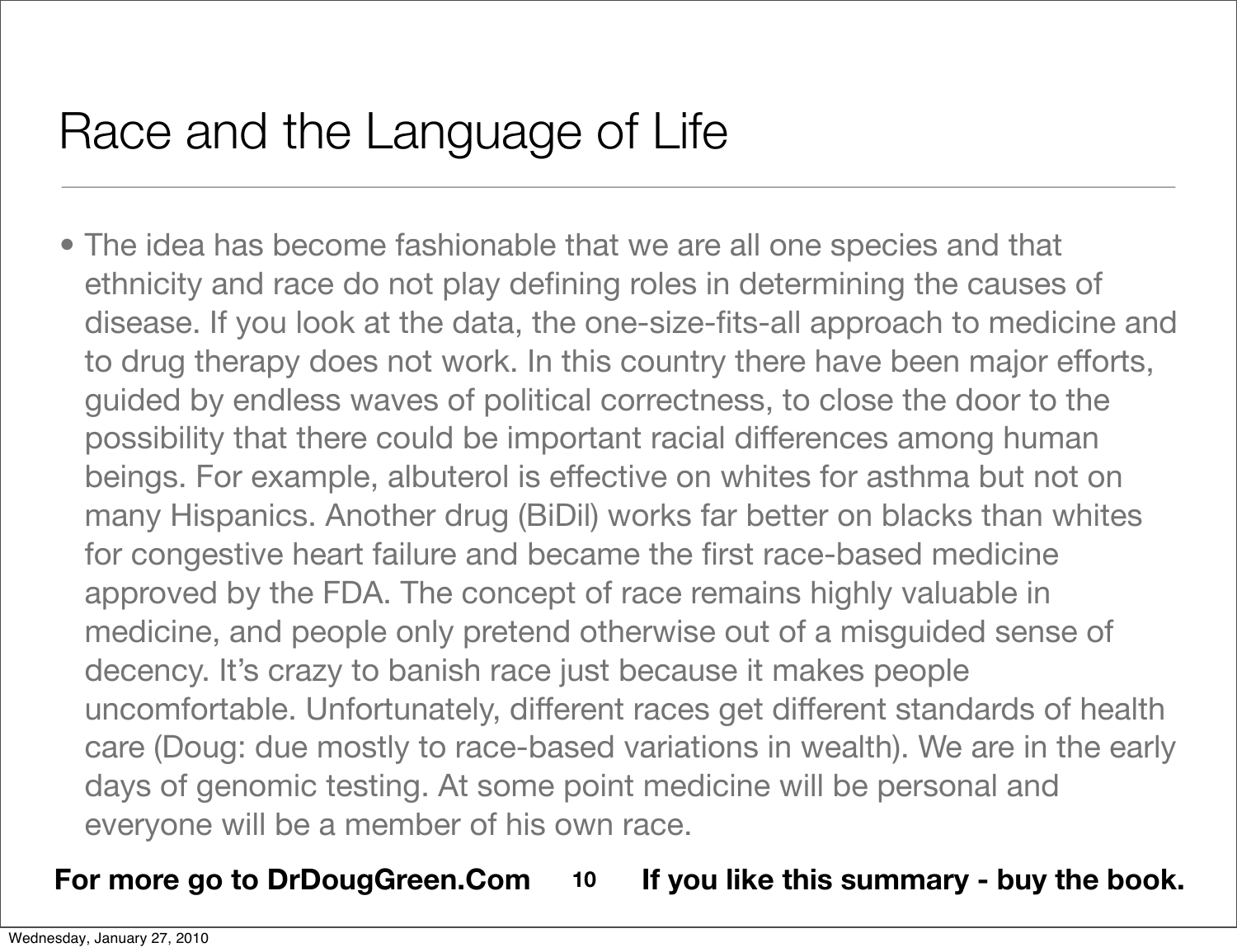# Surfing the Exponential

- Specter discusses a number of genetic engineering projects that are under way. Some are already producing useful results while others are promising. Will the promise of this technology be realized to cure disease, create clean energy, and clean up our environment, or will the denialists win out in their efforts to control it? Unfortunately, the ability to use this technology is getting to the point where someone with the knowledge, Internet access, a credit card, and a garage can produce their own biology for better or worse. Since 2001, the speed at which the capacity to synthesize DNA has grown like our ability to grow computer capacity. A world created by Darwinian evolution will be replaced with a world created by us. Creating new microbes might soon be middle school projects and we have a chance to create a new diversity in organisms.
- "The most promising technologies always present the biggest dangers. That's scary, but turning our backs on this opportunity would be scarier still."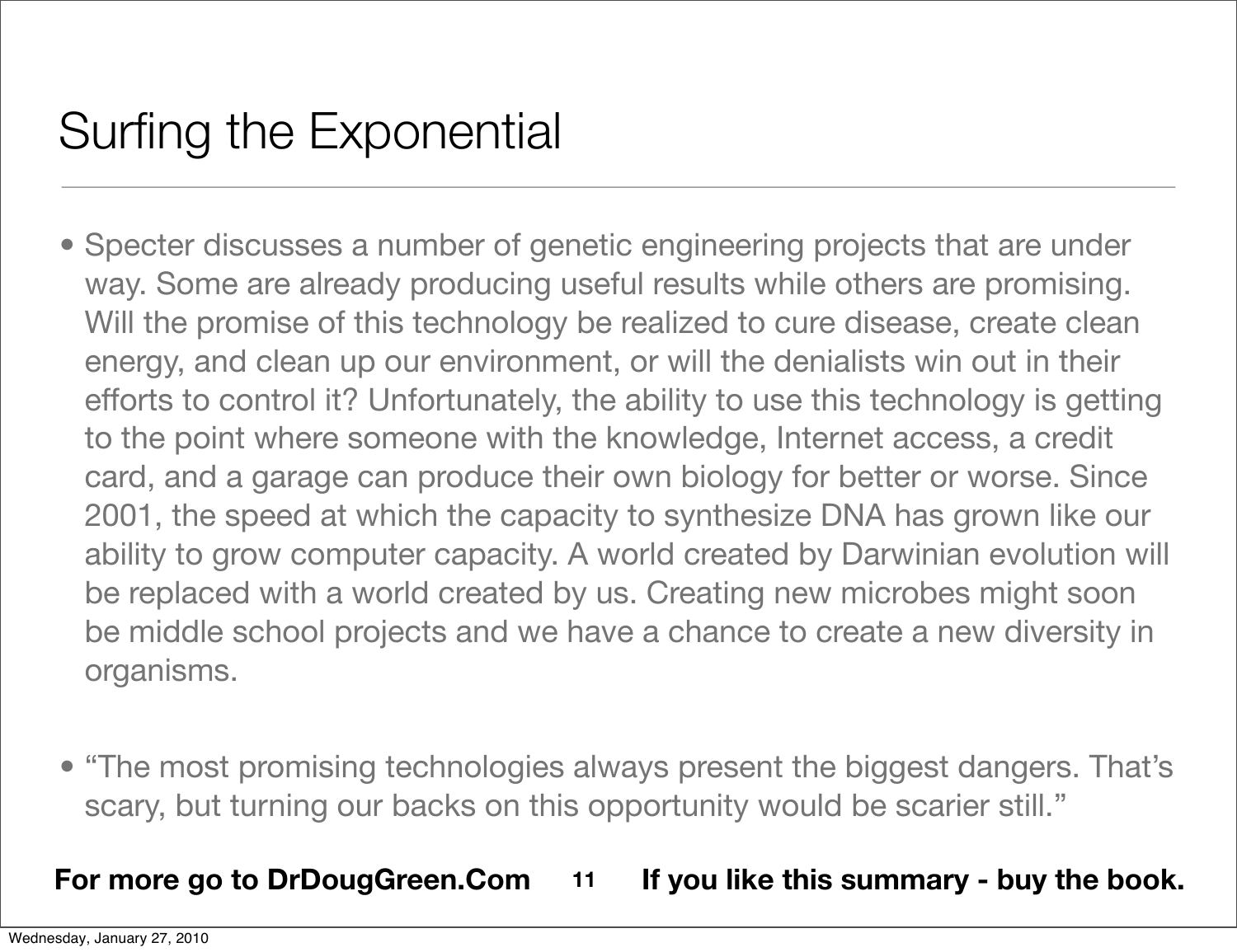### Cool Quotes

- Any sufficiently advanced technology is indistinguishable from magic. Arthur C. Clark, 1961.
- Civilization is a race between education and catastrophe. H. G. Wells.
- Science without religion is lame, religion without science is blind. A. Einstein.
- The nine most terrifying words in the English language are "I'm from the government and I'm here to help." Ronald Reagan